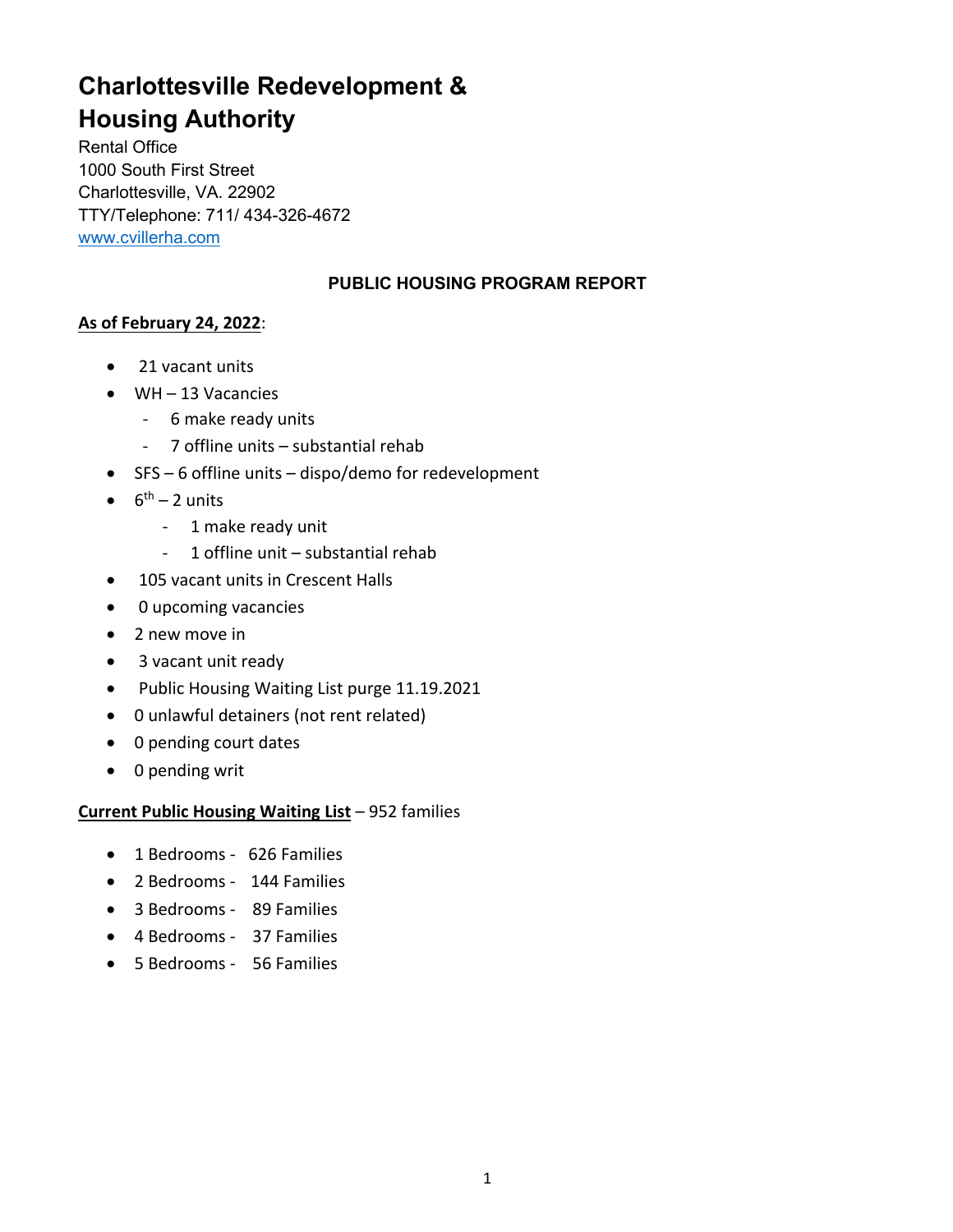**Accounts Receivable** (0-30 days, ending date 2.24.2022)

| <b>Property</b>        | <b>Outstanding Balance</b> |
|------------------------|----------------------------|
| Houses                 | \$983                      |
| 6 <sup>th</sup> Street | \$4459.46                  |
| <b>Crescent Halls</b>  | \$0                        |
| Michie                 | \$2,099                    |
| Riverside              | \$3,739                    |
| South First Street     | \$10,363                   |
| Westhaven              | \$11,886.90                |
| Madison                | \$1,869.00                 |

## **Accounts Receivable** (Total Unpaid Charges ending date 2.24.2022)

| <b>Property</b>        | <b>Outstanding Balance</b> |
|------------------------|----------------------------|
| Houses                 | \$4,049                    |
| 6 <sup>th</sup> Street | \$14,698.40                |
| Crescent Halls         | \$16.00                    |
| Michie                 | \$2,998.55                 |
| Riverside              | \$15,816                   |
| South First Street     | \$33,569.03                |
| Westhaven              | \$41,492.13                |
| Madison                | \$6,587                    |

# **Delinquent Tenant Accounts**

## **AMP 1- 44 Delinquent tenants out of 113**

**AMP 3- 44 Delinquent tenants out of 75**

# **Amp 4- 33 Delinquent tenants out of 62**

#### **Collection Efforts**

Late Notices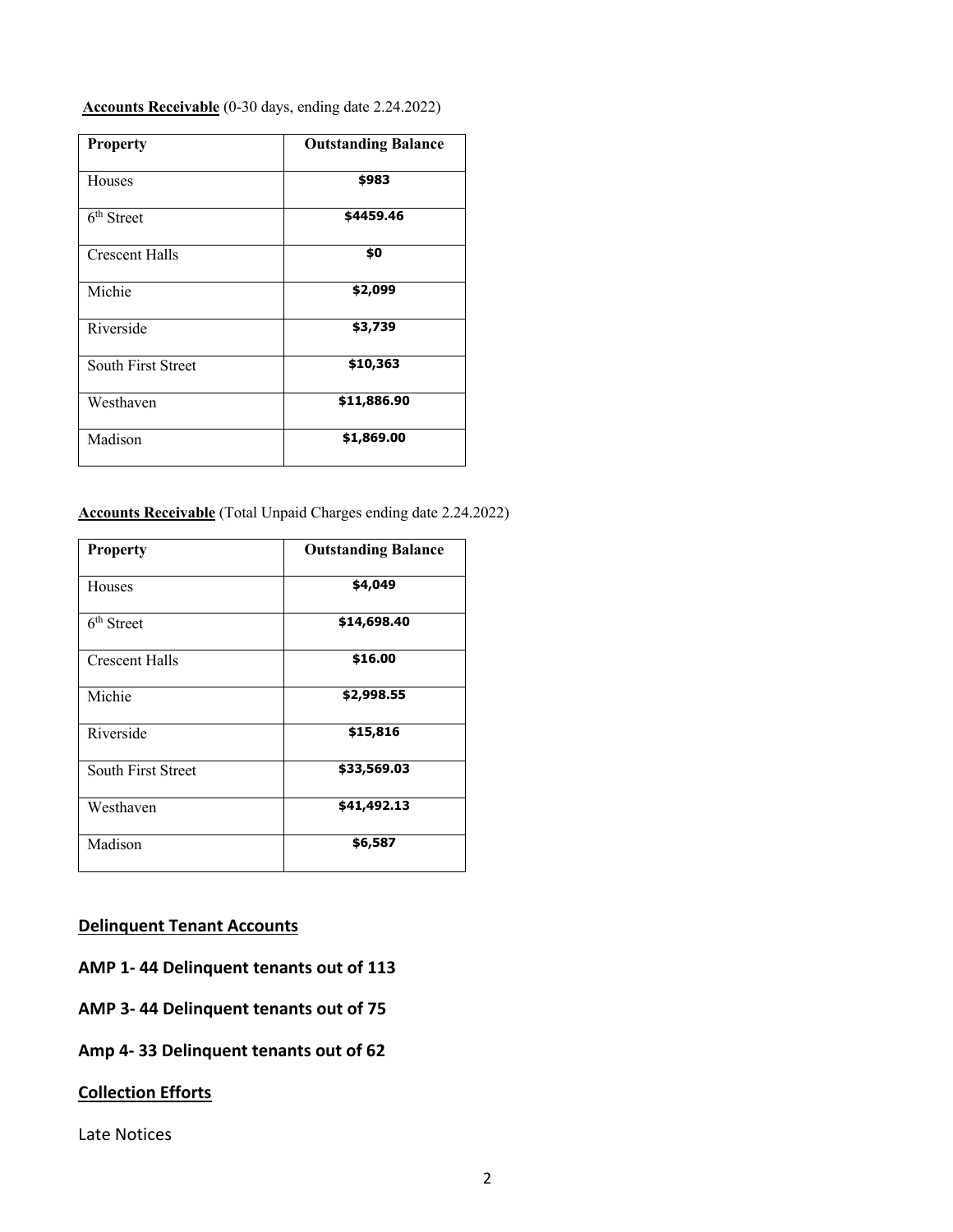Phone contact Rental Relief Efforts: CRHA has applied for rental relief grants for 46 residents CRHA has assisted outside agencies with 32 residents CRHA has received \$28,121.00 in payments for 10 residents

## **Case Management Update:**

- 45 Eligibility letters sent
- 4 Unit Offer letter sent
- 0 New Move Admissions during November
- 0 New Move Admissions during December
- 0 New Move Admissions during January
- 2 New Move Admissions during February
- 9 End of Participation in November (5 CH)
- 8 End of Participation in December (7 CH)
- 5 End of Participation in January (3 from CH)
- 8 Unit Turn made ready in November (for CH Relocation)
- 3 Unit Turn made ready in December (for CH Relocation)
- 2 Unit Turn made ready in January (1 for CH Relocation)
- 3 Unit Turns made ready to date in February (2 new move admissions, 4 offer letters out)

## **Pending Recertifications:**

- $\bullet$  January 0
- $\bullet$  February  $-0$
- $•$  March  $-5$
- April –6

# **Staff Training:**

VHDA and HUD Eviction Prevention ongoing webinars Weekly Nelrod training webinars Uniform Relocation Assistance ongoing webinars Public Housing Maintenance Plan January 21, 2022 LIHTC and Blended Subsidy January 24-28, 2022 and March 21-25, 2022

## **Meetings:**

- Safety Meeting (Bi-Monthly on Tuesday evening)
- Resident Services Meeting (Second Tuesday of the month)
- Redevelopment Meeting (First Thursday of the month)
- AMP Staff Meeting (weekly)